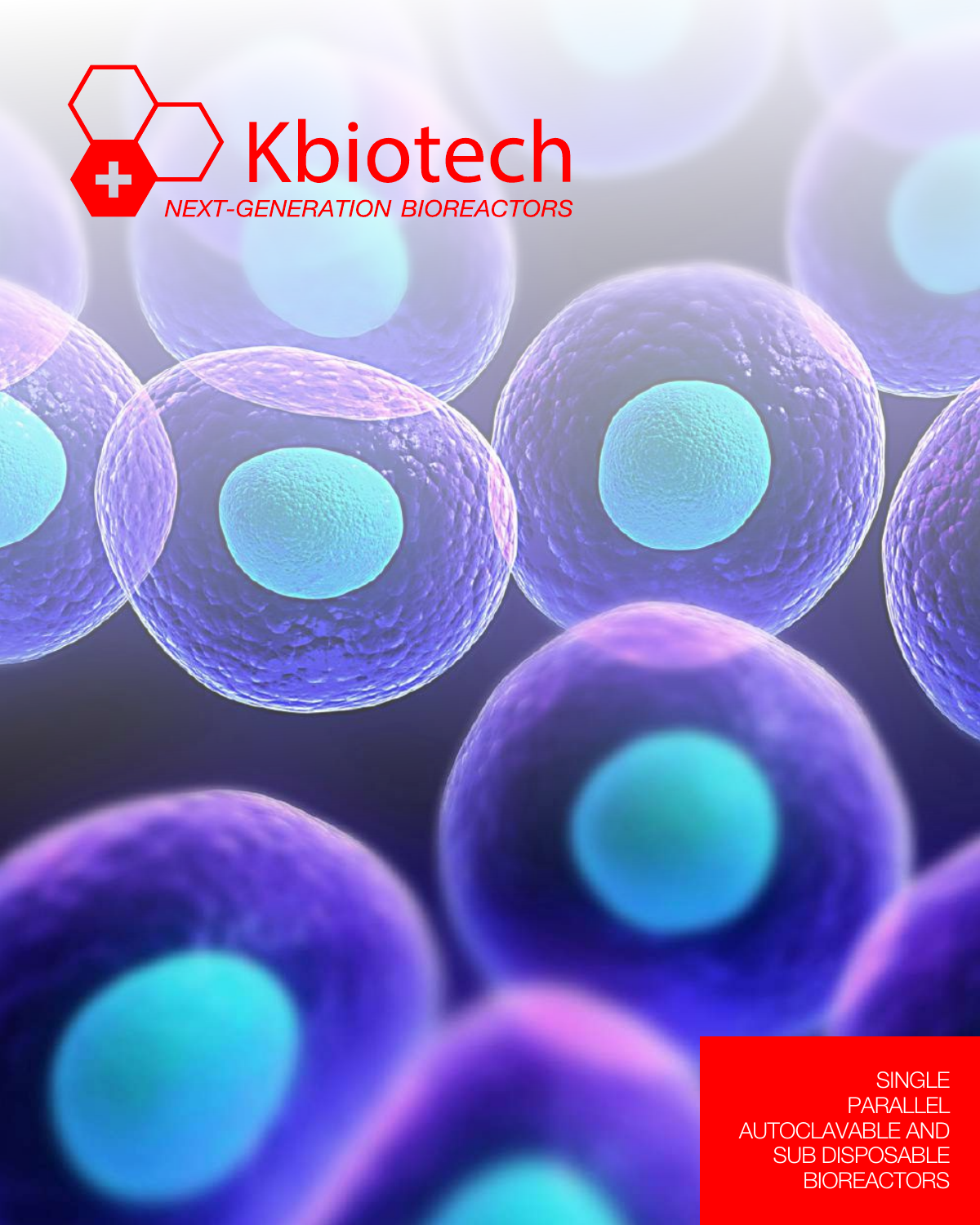## **Bio** BENCH UP & PLUS Advanced Modular Bioreactors

Bioreactors series represent the latest innovations in mechanical, automation and software engineering applied to the bioprocess industry.

Industrial technologies, high-flexibility, modularity, easy upgrades and replacements, guaranteed long term spare parts availability and after-sales service distinguish Kbiotech from competition.

The Bio Bench UP & PLUS new generation control systems have been designed to manage from 1 single bioreactor and multiple systems in parallel. The available configurations are Single, Twin (2 bioreactors), Quad (4 bioreactors), Quadx2 (8 bioreactors), Quadx3 (12 bioreactors). Our control modules allow high flexibility and versatility, they can work either integrated with our controllers or as standalone units that can be connected to external hardware and software as

- **1 Modular control unit** work with a wide choice of autoclavable and disposable vessels starting at 50ml w/v up to 50L
- **2 Unique Flexibility** the modular control unit allows you to expand the system at any time
- **3 High Flexibility and Reliability** via PLC automation and BIOFLEX TM Software



independent modules. Our universal control units can work with autoclavable and disposable interchangeable vessels in the wide range from 50ml working volume to 50L total and are fully scalable from laboratory systems to pilot and industrial plants.

Each bioreactor is monitored and controlled by the Bioflex process software which allows numerous functions dedicated to research and development, process optimization or standard production.



- **Validatable systems** according to GPL and GMP standards
- **5**

**6**

- with a worldwide network **Service and Maintenance**
- **Quality without compromise** certified and traceable material according to pharmaceutical standards

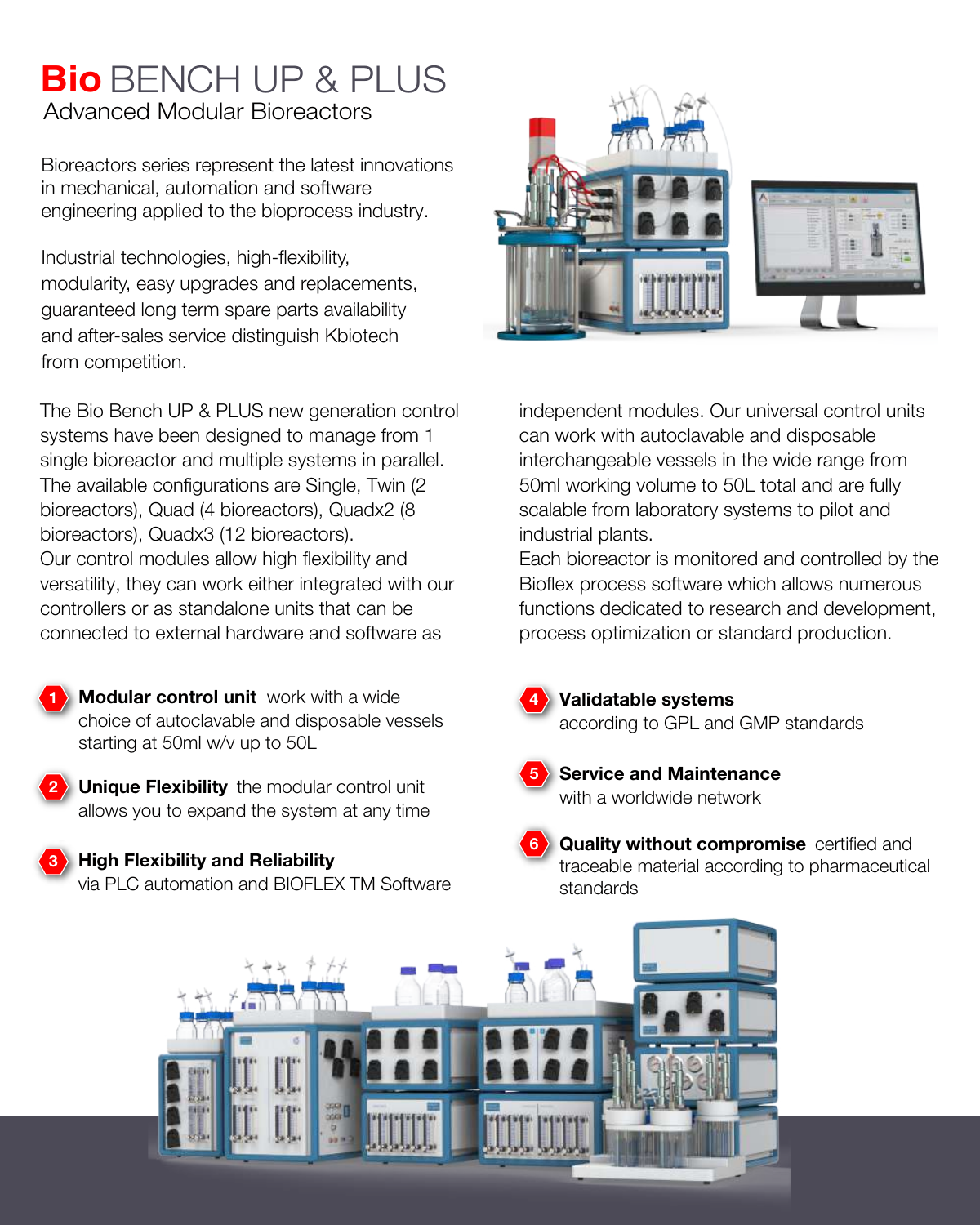**ADVANCED**  ADVANCED ADVANCED ADVANCED **& INTUITIVE**  & INTUITIVE & INTUITIVE & INTUITIVE **CONTROLLER TECHNOLOGY** 



### TRUSTED AUTOMATION & SOFTWARE CONTROL

The whole control unit is based  $\begin{array}{c|c} & & \end{array}$ on PLC hardware and Scada on PLC hardware and Scada on PLC hardware and Scada on PLC hardware and Scada Software . Advanced Controller Software . Advanced Controller Software . Advanced Controller Software . Advanced Controller features include simultaneous control features include simultaneous control features include simultaneous control features include simultaneous control and regulation of various parameters and regulation of various parameters and regulation of various parameters and regulation of various parameters in one bioreactor solution. in one bioreactor solution. in one bioreactor solution. in one bioreactor solution.

### Controls for each bioreactor: Controls for each bioreactor: Controls for each bioreactor: Controls for each bioreactor:

- 2 x pH 2 x pH
- 2 x pO2 2 x pO2 2 x pO2
- 2 x temperature 2 x temperature 2 x temperature 2 x temperature
- 2 x level and foam 2 x level and foam 2 x level and foam 2 x level and foam
- 2 x stirrer speed 2 x stirrer speed 2 x stirrer speed 2 x stirrer speed
- 2 x pressure 2 x pressure 2 x pressure  $\overline{P}$
- up to 8 x variable or fix speed pumps up to 8 x variable or fix speed pumps up to 8 x variable or fix speed pumps up to 8 x variable or fix speed pumps
- up to 8 x MFC's or rotameters up to 8 x MFC's or rotameters up to 8 x MFC's or rotameters up to 8 x MFC's or rotameters
- 2 x load cells 2 x load cells 2 x load cells 2 x load cells
- up to 8 x balances up to 8 x balances up to 8 x balances up to 8 x balances

\* extra inputs are available for biomass \* extra inputs are available for biomass \* extra inputs are available for biomass \* extra inputs are available for biomass monitors, optical density, gas analyzer, monitors, optical density, gas analyzer, monitors, optical density, gas analyzer, monitors, optical density, gas analyzer, pCO2, online automated samplers and others. pCO2, online automated samplers and others. pCO2, online automated samplers and others. pCO2, online automated samplers and others.

**Bio** BENCH controller technology guarantee the best performances, guarantee the best performances, guarantee the best performances, guarantee the best performances, reliability, long term service and **reliability**, long term service and spare parts availability unless spare parts availability unless spare parts availability unless spare parts availability unless proprietary systems.The selection proprietary systems.The selection proprietary systems.The selection proprietary systems.The selection of trusted hardware components **Bi** united with our background united with our background united with our background united with our background in fermentation and cell culture in fermentation and cell culture in fermentation and cell culture in fermentation and cell culture implemented into the **Bio** BENCH implemented into the **Bio** BENCH implemented into the **Bio** BENCH implemented into the **Bio** BENCH process control software ends up into  $\begin{array}{|c|c|} \hline \textbf{.} & \textbf{.} \end{array}$ a unique advanced bioreactor. a unique advanced bioreactor. a unique advanced bioreactor. a unique advanced bioreactor.

## $\mathsf{Bioflex}$  Software

The **Bioflex** SOFTWARE can be installed on HMI or PC interface with large screens from  $10"$  to  $24"$ . Bioflex is a powerful process Bionex is a powerful process<br>control software to fully manage, control software to fully manage, control and record process parameters in single and parallel bioreactors. bioreactor.

### Functionalities: Functionalities: Functionalities: Functionalities:

- set-points configuration set-points configuration set-points configuration set-points configuration and modification and modification and modification and modification
- P.I.D. settings P.I.D. settings P.I.D. settings P.I.D. settings
- probes and pumps calibration probes and pumps calibration probes and pumps calibration probes and pumps calibration
- dose monitoring dose monitoring dose monitoring dose monitoring
- alarms setting and protection
- multi level passwords protection
- sequences programming
- batches and feeding profiles formulations
- cascade controls and exponential equations
- Online recording<br>
and exponential equations of the set of the set of the set of the set of the set of the set of the set of the set of the set of the set of the set of the set of the set of the set of the set of the set of (memory card and USB/Ethernet output connections) and USB/Ethernetic
- Data Visualization with graphic, curves and profiles displays

**The Bio** BENCH controller and **Bioflex** SOFTWARE allow you to countries to work in:

- $\bullet$  Batch  $E(G)$  unit is equipped with  $E(G)$  $\Gamma$
- Feed-Batch Batch Batch
- Continuous mode



Connected to the Biomass probe, the Bioreactor recognizes it and is displayed on the synoptic<br>
Fermion synoptic synoptic synoptic synoptic



**Tration parameter in the recipe edit there are two possibilities, to set the Biomass cascade, as another sensor eg. pH** 



### Leading PLC:

National Instruments Crio' OPC connectivity to communicate with other hardware such as Siemens, Allen Bradley, Delta V. Bradley, Delta V. Bradley, Delta V. Bradley, Delta V.

### Chosen of communication device: Chosen of communication device: Chosen of communication device: Chosen of communication device:

Canopen, Interbus, Profibus, DeviceNet, Canopen, Interbus, Profibus, DeviceNet, Canopen, Interbus, Profibus, DeviceNet, Canopen, Interbus, Profibus, DeviceNet, ControlNet, ModBus, RS232/485, ControlNet, ModBus, RS232/485, ControlNet, ModBus, RS232/485, ControlNet, ModBus, RS232/485, Ethernet, USB.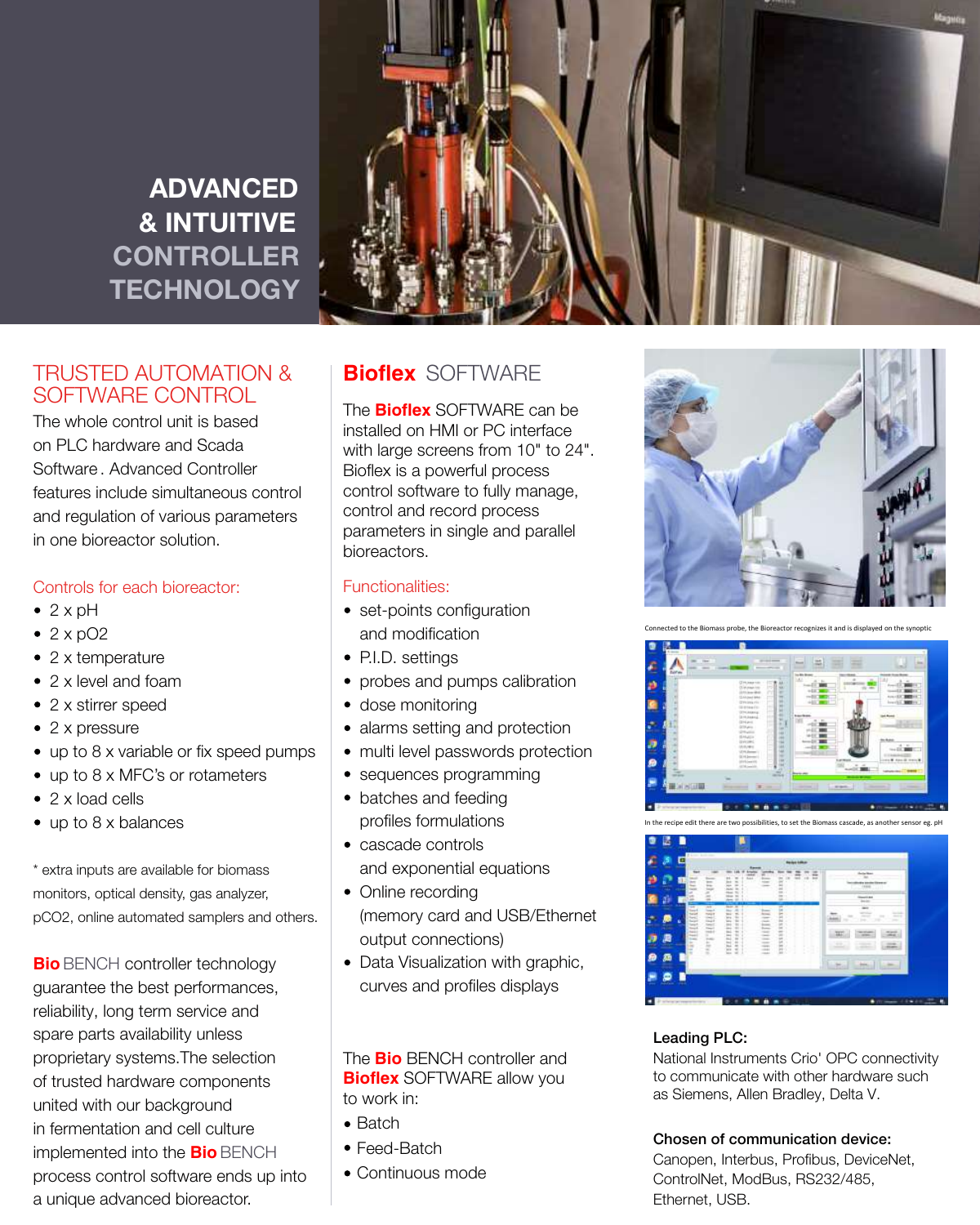## MODULAR MODULAR **MODULAR** MODULAR MODULAR & FLEXIBLE & FLEXIBLE **& FLEXIBLE** & FLEXIBLE & FLEXIBLE VESSEL VESSEL **VESSEL**  VESSEL VESSEL CONCEPT CONCEPT **CONCEPT** CONCEPT CONCEPT



## SMART DESIGN SMART DESIGN SMART DESIGN SMART DESIGN

**Bio** BENCH is Modularity and Flexibility at the same time. **Bio** BENCH is Modularity and Flexibility | Kbio<br> **Bio** BENCH is

at the same time.<br>As a matter of fact, the homogeneity of our control unit and software of our control unit and software beside the vessel's concept, offer full of our control unit and software of our control unit and software beside the vessel's concept, offer full the vessell of the vessel's concept, offer full possibilities to work with several types void<br>of cells lines and micro-organisms Sys of cells lines and micro-organisms viewed in the micro-organisms design. with the need to modify instrument design.  $A = \begin{bmatrix} 1 & 1 & 1 \\ 1 & 1 & 1 \\ 1 & 1 & 1 \end{bmatrix}$  $\frac{1}{2}$  cells in the cells lines and micro-organisms and  $\frac{1}{2}$  $\frac{1}{2}$  international to modify instrument

### Every unit is composed of:

- $\bullet$  PLC module containing electronic elements
	- $\bullet$  Gas mixing module
	- $\bullet$  Pumps module
	- Automated Tempering module with built in rieater and Onliner for actional temperature control. Simplified<br>closed loop connections to minimize for accurate temperature control.<br>water consumption. built in heater and Chiller for accurate

Each module can be replaced or<br>exchanged at any time without the or exchanged at any time without the need of an expert technician. need of an expert technician the need of an expert technician. the need of an expert technician. Each module can be replaced or Each module can be replaced Each module can be replaced

## CONFIGURATION CONFIGURATION CONFIGURATION CONFIGURATION

### $\mathcal{S}$  Kbiotech offers

a wide selection of autoclavable a wide selection of autoclavable a wide selection of autoclavable a wide selection of autoclavable borosilicate glass bioreactors and borosilicate glass bioreactors and borosilicate glass bioreactors and borosilicate glass bioreactors and SUB disposable available in the SUB disposable available in the SUB disposable available in the SUB disposable available in the range of 50mL to 20L working range of 50mL to 20L working range of 50mL to 20L working range of 50mL to 20L working volum, single wall or jacketed. System concept allow you to System concept allow you to System concept allow you to System concept allow you to interchange vessel's size without any limitation on the system  $\blacksquare$ set-up. You can benefit of our classic **set-up.** bioreactors selection either bioreactors selection either bioreactors selection either bioreactors selection either for Microbial fermentation for Microbial fermentation for Microbial fermentation for Microbial fermentation and Cell cultivation. and Cell cultivation. and Cell cultivation. and Cell cultivation. Solida Biotech supply multi purpose Bioreactors and multi purpose Bioreactors and multi purpose Bioreactors and multi purpose Bioreactors and Fermenters for microbial, cell cultures Fermenters for microbial, cell cultures Fermenters for microbial, cell cultures or other non conventional applications. or other non conventional applications. Our offer include Photo-Bioreactors, Our offer include Photo-Bioreactors, Our offer include Photo-Bioreactors, Our offer include Photo-Bioreactors, Air-Lift, Gas-Lift, MBR/SBR systems. Air-Lift, Gas-Lift, MBR/SBR systems. Air-Lift, Gas-Lift, MBR/SBR systems. Air-Lift, Gas-Lift, MBR/SBR systems. Diachrom Biotech customize Diachrom Biotech customize Diachrom Biotech customize bioreactors according to specific detailed requirements. Kbiotech supply detailed requirements. detailed requirements. detailed requirements.

### OUR MODULES



Gas Mixing Module



Pumps Module



Temperature regulation Module with Chiller

Available Vessels for Fermentation and Cell Culture:

| Re-usable vessels vol. |                        | Working min. Working max |        |        | SUB disposable vessels vo |  |
|------------------------|------------------------|--------------------------|--------|--------|---------------------------|--|
| 300 ml                 | Single wall / Jacketed | 50-75 ml                 | 200 ml | 500 ml | Single wall / Jac         |  |
| 500 ml                 | Single wall / Jacketed | 75-100 ml                | 400 ml | 3 L    | Single wall / Jac         |  |
| 1 <sub>L</sub>         | Single wall / Jacketed | 0.2 L                    | 0.8L   | 10L    | Single wall / Jac         |  |
| 2 L                    | Single wall / Jacketed | 0.4 L                    | 1,6L   | 30 L   | Single wall / Jac         |  |
| 3L                     | Single wall / Jacketed | 0.5L                     | 2.5L   | 50L    | Single wall / Jac         |  |
| 5 L                    | Single wall / Jacketed | 1.0 <sub>L</sub>         | 4,0L   |        |                           |  |
| 7 L                    | Single wall / Jacketed | 1.4L                     | 5.6 L  |        |                           |  |
| 10L                    | Single wall / Jacketed | 2.0 L                    | 8,0L   |        |                           |  |
| 15L                    | Single wall / Jacketed | 3.0 <sub>L</sub>         | 12,0L  |        |                           |  |
| 20 L                   | Single wall / Jacketed | 4,0 $L$                  | 16.0 L |        |                           |  |
|                        |                        |                          |        |        |                           |  |

**20L / Single wall / Jacketed 4,0 16,0 2:1 16,0 2:1 2:1 16,0 2:1 16,0 2:1 2:1 2:1 16,0 2:1 2:1 2:1 2:1 16,0 2:1** 

| SUB disposable vessels vol. |                        | Working min. Working max |        |
|-----------------------------|------------------------|--------------------------|--------|
| 500 ml                      | Single wall / Jacketed | 50-75 ml                 | 200 ml |
| 3 L                         | Single wall / Jacketed | 0,5 L                    | 2.5L   |
| 10L                         | Single wall / Jacketed | 2.0 <sub>L</sub>         | 8.0L   |
| 30 L                        | Single wall / Jacketed | 5 L                      | 24 L   |
| 50 L                        | Single wall / Jacketed | 81                       | 42 I   |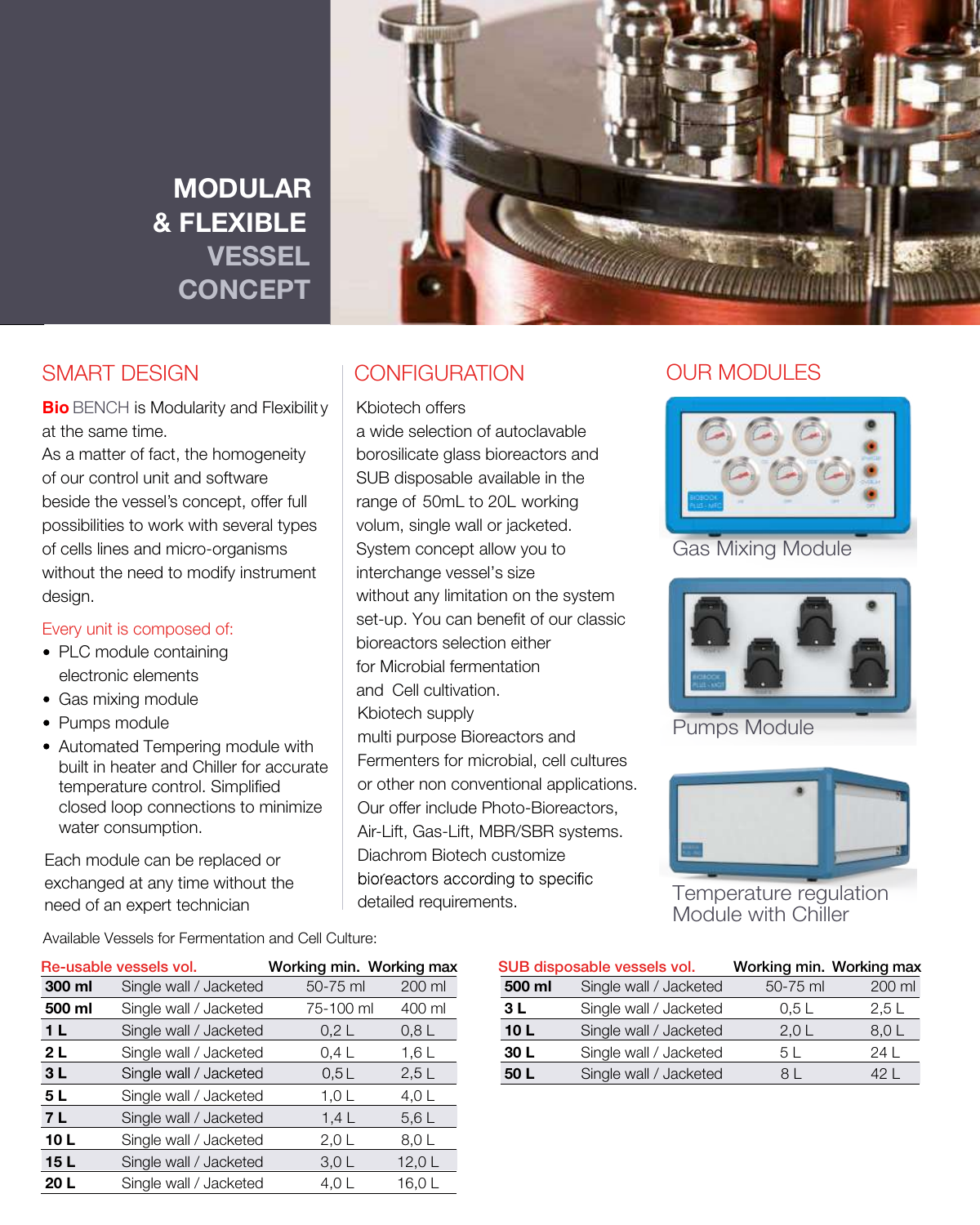

## FEATURES FEATURES **FEATURES** FEATURES & SPECIFICATIONS & SPECIFICATIONS **& SPECIFICATIONS** & SPECIFICATIONS

## FEATURI

- monitoring of all sensor functions making substantial advantages in bioprocess monitoring and control • Smart ARC pH and D.O. probes allow
- Monitoring of all sensor functions, status of the sensor quality extence (glass resistance, reference resistance, Checkref potential).
- Variable or fix speed peristaltic pumps, autoclavable type in an embodiment, the present solution provides a new and improved liquid metering pump adapted for pumping sterile fluids and/or foodstuffs.
- Choice of additional probes such as Biomass, Capacitance, dissolved pCO2, glucose / lactate probe, Gas analyzers and more.

## TECHNICAL DATA

**Power supply**  $120 - 240 \ (\pm 10 \ \%)$ 120 – 240 (±10 %) V, 50/60 Hz, 10 A, Single Phase

**Water supply** water supply<br>Quick-connect; 10 psig (0.69 barg)

**Communication** 1 × USB, Ethernet (SCADA, IP Network)

**User Interface** Touchscreen or desktop PC

> **Dimensions standard with 2 modules**  $(W \times D \times H)$  $28.0 \times 25.0 \times 60.0$  cm 11 × 9.85 × 23.6 inches

**Weight w/o 2 modules** 40.8 kg / 89 Lbs

## FEATURES SPECIFICATIONS

| <b>Agitation system</b>  | Direct drive, mechanical or magnetically coupled drive                                          |
|--------------------------|-------------------------------------------------------------------------------------------------|
| Stirrer speed (rpm)      | Standard range is 1 - 2000 rpm adjustable according                                             |
|                          | to required configuration either bacterial, cell culture or both                                |
| <b>Impellers</b>         | Rushton, Marine, Pitched Blade, adjustable and removable                                        |
|                          | type impellers. Special impellers are also available.                                           |
| Gas sparger              | Porous sparger, L-type sparger, Sinterized sparger, fixed or removable type                     |
| Gas overlay              | Included as standard feature                                                                    |
| Gas mixing               | Standard set-up include Air, O2, CO2 and N2 gas mixing station, our unit can                    |
|                          | hold up to 8 gasses. Standard set-up include Flowmeters with on/off automatic                   |
|                          | solenoid valve for gas flow regulation or Massflow controllers for automatic                    |
|                          | gas flow control and data recording                                                             |
| <b>Exhaust gas</b>       | Water cooled exhaust gas Condenser                                                              |
| Sampling                 | Sanitary sampling system with Fixed height or Height adjustable                                 |
|                          | sampling pipe including contained sample bottles available with various volumes                 |
| Harvesting               | Sanitary Drain pipe or Dip tube Fixed height or Height adjustable                               |
| <b>Liquid additions</b>  | Triple or single inlet ports for chemicals additions (optional micro liquid injectors)          |
| pН                       | Optical or classic pH sensor, 12mm, 19mm or 25mm Ingold connectors, (various                    |
|                          | lenght). SCADA Software Control: via acid pump or CO2 gas                                       |
|                          | (Flowmeter or MFC) in combination with alkali pump and/or other actuators.                      |
| DO <sub>2</sub>          | Optical or classic DO sensor, 12mm, 19mm or 25mm Ingold connectors, (various                    |
|                          | lenght). SCADA Software Control: via or in combination with N2, Air, O2                         |
|                          | (Flowmeter or automation MFC) and agitation or nutrient addition pump                           |
|                          | or other actuators                                                                              |
| <b>Temperature</b>       | Pt-100 sensor in thermo well in top plate. SCADA Software Control:                              |
|                          | cooling and/or heating jacket via bioreactor wall or via internal heat exchanger,               |
|                          | cooling via tap water or chilled water                                                          |
| Foam                     | Height adjustable conductivity based foam and level sensor, High/Low foam                       |
|                          | sensors are also available, SCADA Software Control: Anti foam addition                          |
|                          | pump or other actuators.                                                                        |
| Level                    | Height adjustable conductivity based level sensor.                                              |
|                          | SCADA Software Control: pump for liquid addition or removal                                     |
| <b>Pressure</b>          | Pressure sensor top plate mounted. SCADA Software Control:                                      |
|                          | modulated pressure valve, combined with air inlet, Flowmeters/MFC,                              |
|                          | agitation and other actuators                                                                   |
| Weight                   | Load cells and balances are available. SCADA Software Control:                                  |
|                          | pump for liquid addition or removal                                                             |
|                          | Probes and sensors Biomass Online probes, optical density sensors, CO2/O2/NH4/SO2 gas analyser, |
| available                | pCO2 sensor, conductivity, methanol/ethanol analyzers, Automated samplers                       |
|                          | PLC and SCADA Software Control integrations, OPC compliance.                                    |
|                          | Special accessories for photo syntetic and photo trophic microorganisms,                        |
| <b>Photo-Bioreactors</b> |                                                                                                 |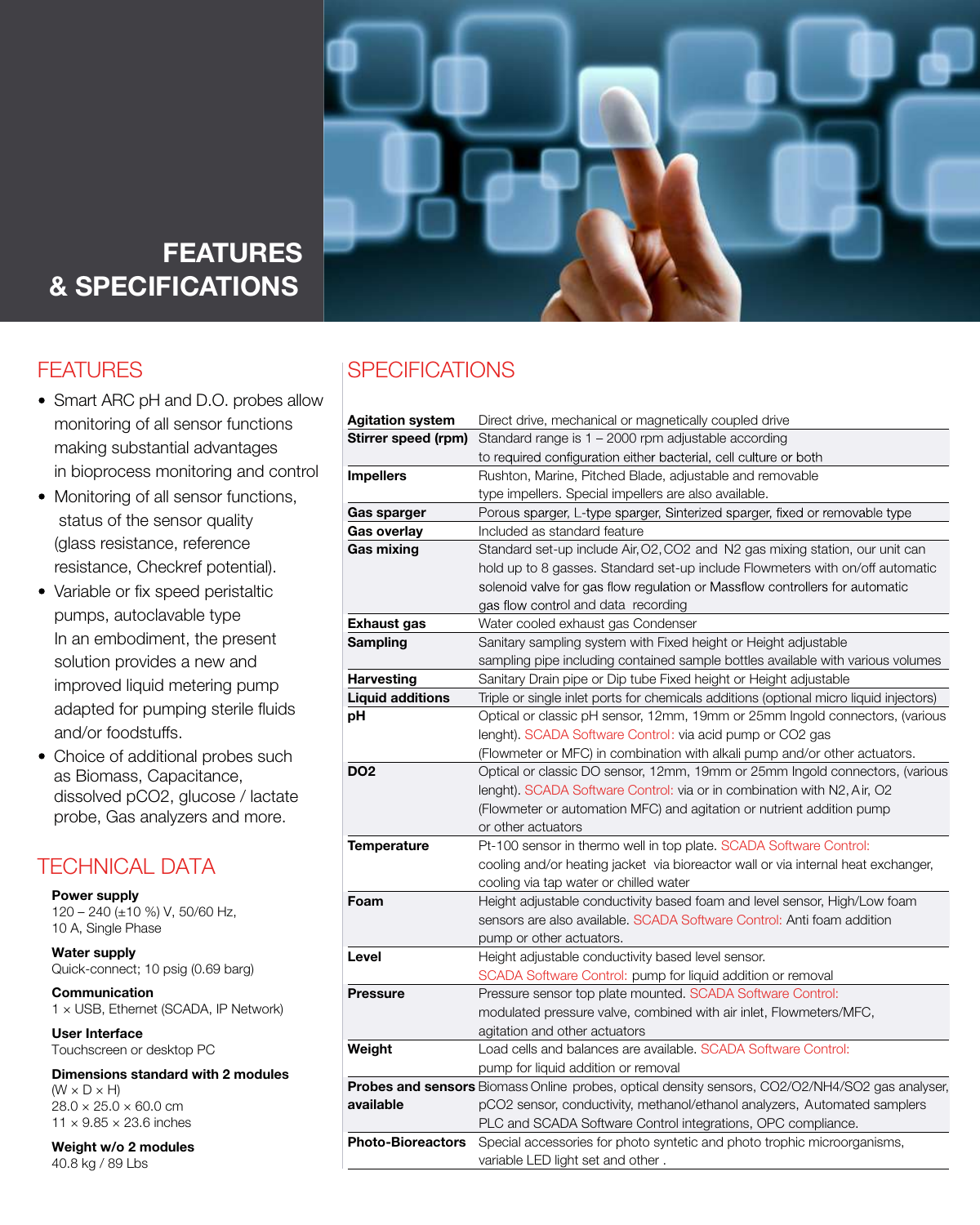

### DIACHROM SPECIAL **CONFIGURATION** SPECIAL **CONFIGUR** DIACHROM SPECIAL SPECIAL SOLIDA BIOTECH SOLIDA BIOTECH **KBIOTECH** DIACHROM SPECIAL SPECIAL **CONFIGURAT** DIACHROM SPECIAL CONFIGURATION  **SPECIAL CONFIGURATIONS**

## PHOTO BIOREACTORS &

- TWIN-BENCH • Photo bioreactors
- $\cdot$   $\sim$   $\sim$   $\sim$ • Air-lift
- Gas-lift
- MBR-SBR

 $\beta$ , 5 total volume available  $3,$ multiple 3, 5, 7, 10, 15, 20 litres

KDIOTECH PHOTODION **Bio -** PBR, can contain and grow algae, Cyanobacteria and other photosynthetic<br>cyanobacteria and other photosynthetic organisms under heterotrophic and mixotrophic conditions. Our PBR system is a controllable environment in which to grow algae, and where the supply or light, hamento, carbor algaed, an, temperature can be controlled and regulated. **Biography Biography** and grow algae, 1 tower, 6-8-12 or more vessel to grow algab, and whore the supply<br>of light, nutrients, carbon dioxide, air, and of light, nutrients, carbon dioxide, air, and KNOTECH PHOTODIOTECH **Bio -** PBR, can contain and grow algae, regulated. Kbiotech Photobioreactors regulated. Kbiotech Photobioreactors **Bio** Bench Parallel Bioreactor of light, number discussed and analysis of the state of the state of the state of the state of the state of the state of the state of the state of the state of the state of the state of the state of the state of the state temperature can be controlled and be controlled and controlled and controlled and controlled and controlled and controlled and controlled and controlled and controlled and controlled and controlled and controlled and contr

### Kbiotech experiences Kbiotech experiences

applied to airlift / gaslift reactors geometry improved hydrodynamic variables like gas In fact, the geometry of the reactor has a strong influence on the hydrodynamics Biofuels and this factor is a source of difficulty in comparing different results. Major advantages of the Kbiotech solution were founded in gas hold-up, liquid SBR sequential batch reactors are industrial analysis.  $\forall$ processes for the treatment of wastewater. processes for the treatment of wastewater. sewage or output from anaerobic digesters **for the tractment of waster.** The tractment of waste sewage or output from anaerobic digesters<br>or mechanical biological treatment facilities oxygen demand (COD) to make suitable for the waste waste was to reduce biochemical waste was to reduce biochemical waste was to reduce biochemical waste was to reduce biochemical waste was to reduce biochemical waste was t discharge into sewers or for use on land. velocity and physical properties of the fluids. circulating velocity, heat transfer, mass transfer and dispersion coefficients. SBR reactors treat waste water such as in batches. Oxygen is bubbled through the waste water to reduce biochemical oxygen demand (BOD) and chemical

### AR LIFT | PARALLEL BIOREACTORS SPECIAL BIOREACTORS

- $\bullet$  TWIN-BENCH SPECIAL BIOREACTORS SPECIAL BIORES
	- 1 tower, 2 vessel Air-lift
		- MBR-SBR • QUAD-BENCH 1 tower, 4 vessel Gas-lift

MBR-SBR

Air-lift Gas-lift

Air-lift Gas-lift

MBR-SBR

regulated.

- MULTI-BENCH
- $1$  tower, 6-8-12 or more vessel
- from 50ml w/v to 50 Liters. ● RE-USABLE DISPOSABLE VESSELS  $SSELS$  and  $SSELS$  and  $SSELS$  and  $SSEES$  in  $SSEES$  and  $SSEES$  and  $SSEES$  and  $SSEES$  and  $SSEES$  and  $SSEES$  and  $SSEES$  and  $SSEES$  and  $SSEES$  and  $SSEES$  and  $SSEES$  and  $SSEES$  and  $SSEES$  and  $SSEES$  and  $SSEES$  and  $SSEES$  and  $SSEES$  and  $SSEES$  and  $S$ **Bio -** PBR, can contain and grow algae,

cyanobacteria and other photosynthetic Photobioreactors cyanobacteria and other photosynthetic Photobioreactors cyanobacteria and other photosynthetic Photobioreactors naises<br>d<br>of parallel bioreactors offers advanced system is controller functionalities designed Forganisms under heterotrophic and and and and and a controllable environment in the controllable environment s phy in both research and process development air, and as well as for media optimization temperature can be controlled and supply temperature can be controlled and supply temperature can be controlled and screening studies. of light, nutrients, carbon dioxide, air, and **Biotech as new generation** is controller functionalities designed and screening studies.

Systems can be used for microbial  $\epsilon$  and cell cultivation applications in like gas research and development allow for f the fluids. advanced screening of bacteria, or has yeasts, fungi, Cell Culture, Stem Cell, namics Biofuels on the market  $\sim$ **Bio** BENCH Parallel Bioreactor  $t$ ents availables availables availables availables availables availables availables availables availables availables availables availables availables availables availables availables availables availables availables avai in the matrix  $\Box$ technologies and components available on the market .

culty and Phototrophic organisms. jor Our systems guarantee high precision monitoring and control for each bioreactor  $d$ -up, liquid  $\parallel$  with a trusted parallel hardware and mass software PLC based which result in high ts. **information output and easy comparative**  $\textsf{lustrial}$  analysis.  $\texttt{diff}$   $\texttt{f}$ 



## MINI BIOREACTORS MINI BIOREACTORS MINI BIOREACTORS MINI BIOREACTORS

MINI BIOREACTORS

- 1000 ml total volume 1000 ml total volume 1000 ml total volume 1000 ml total volume (200ml - 800ml working volume) MINI BIOREACTORS MINI BIOREACTORS
	- $\bullet$  500 ml total volume (100ml - 400ml working volume) 500 ml total volume (100ml - 400ml working volume) 500 ml total volume (100ml - 400ml working volume) 500 ml total volume (100ml - 400ml working volume) 500 ml total volume
	- $\bullet$  250 ml total volume (50ml - 200ml working volume) 250 ml total volume (50ml - 200ml working volume) 250 ml total volume (50ml - 200ml working volume) 250 ml total volume (50ml - 200ml working volume) 250 ml total volume

Solida Biotech has of constant and never ending progresses or constant and never ending progresses<br>for bioprocess equipment's. The target is anced to improve fermentation, cell culture and reflected<br>of the million contribution, contributed and<br>the meanwhile processes for the best efficiency, to improve ferments quality and economy. evelopment Following the development full range quality and economy. The conomy and economist and except<br>
of Bioreactors from Laboratory KDIOTECH has a policy  $\begin{array}{c|c} \textsf{LS} & \textsf{Kbiotechn} \textsf{has a policy} \end{array}$ (50ml - 200ml working volume)

to Production Plants with the latest technologies and components available to Production Plants with the latest the latest states with the latest states with the market . technologies and components available

on the market .



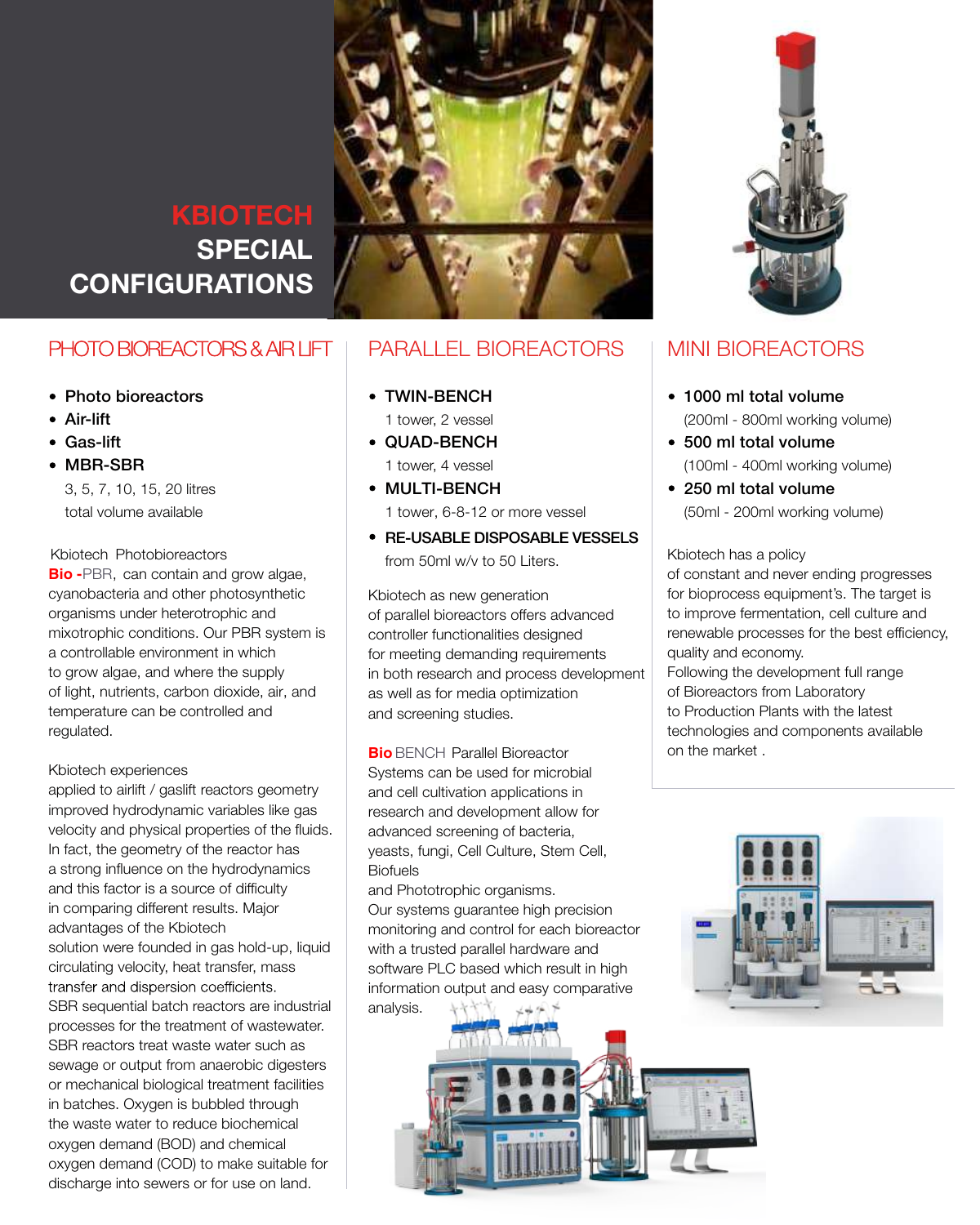# **Bio** BENCH UP & PLUS

Unique technical features

**2**

### **Bioflex fully automated 1 process control software**

for single and parallel bioreactors operations, capable of handling up to 24 bioreactors simultaneously

## **DiaBench Advanced Controller Bio Bench Advanced Controller**

modularity, Flexibility and Expandability<br>Parallel Bioreactors TWIN-QUAD-MULTI up to 12 units working in parallel online Modularity, Flexibility and Expandability



### **Interchangeable Re-usable and 3 Disposable Vessels**

 Single jacket, Double Jacketed, Disposable vessels available range 50mL - 20L w/v

## **Easy Load Pumps Easy Load Pumps Module**

Up to 8 pumps fix or variable speed for each bioreactor, precision dosing pumps



**4**

## **Gas Mixing Module**

Up to 8 Rotameters or Mass flow controllers for each bioreactor. Parallel compact system for disposable and reusable mini bioreactors with working volumes from 50ml to 1000ml for advanced screening and bioprocess development



## **Thermo-Chiller Module**

Automated temperature control module with chilling mode, all fluidics are properly isolated as by international safety standards